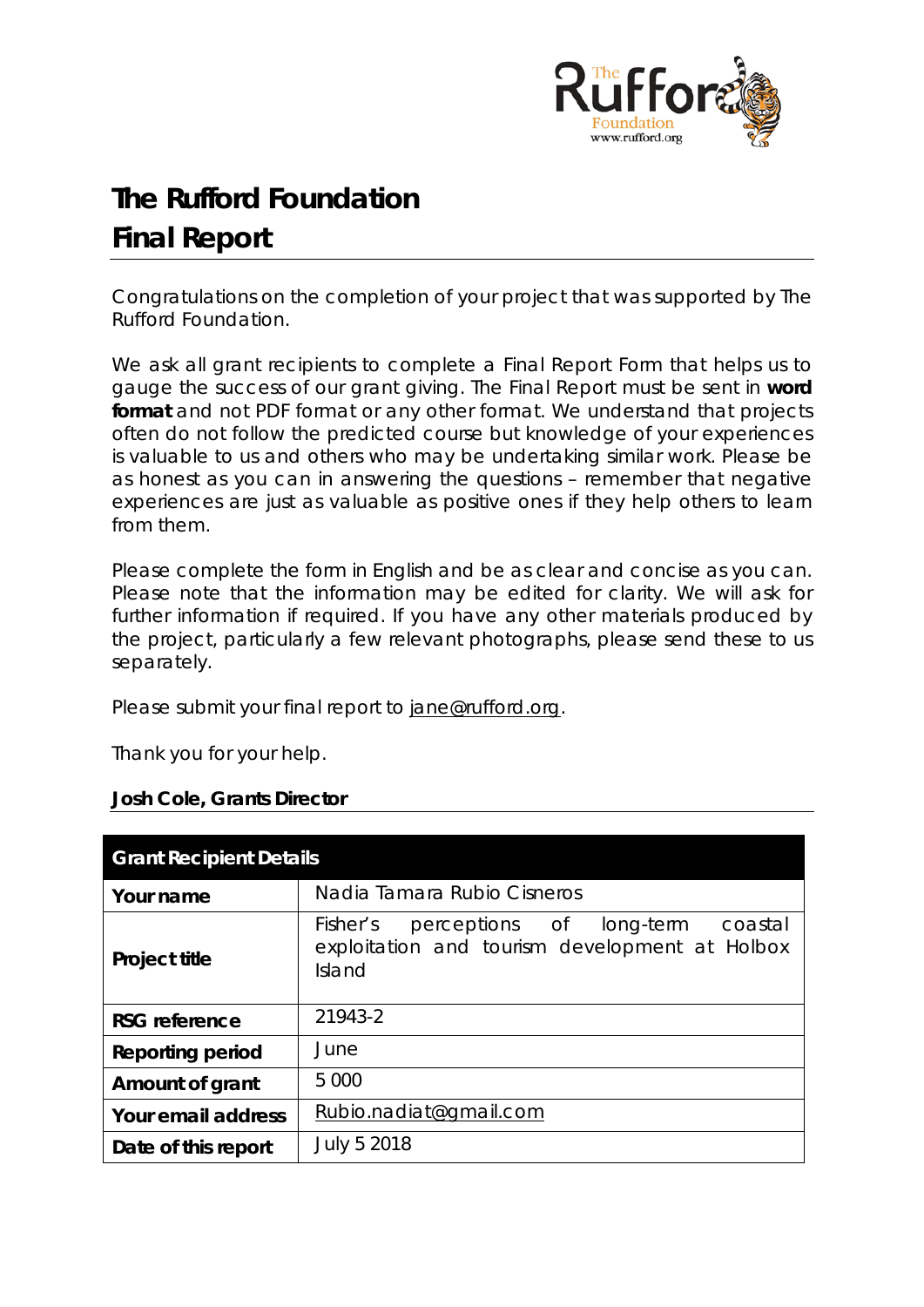

**1. Please indicate the level of achievement of the project's original objectives and include any relevant comments on factors affecting this.** 

| Objective                                                                                                                                                                                                                                                                                                         | achieved<br>Not | Partially<br>achieved | achieved<br><b>Eully</b> | <b>Comments</b>                                                                                                                                                                                                                                                                                                                                                                                                                                                                                                                                                                                                                                                                                                                                                                    |
|-------------------------------------------------------------------------------------------------------------------------------------------------------------------------------------------------------------------------------------------------------------------------------------------------------------------|-----------------|-----------------------|--------------------------|------------------------------------------------------------------------------------------------------------------------------------------------------------------------------------------------------------------------------------------------------------------------------------------------------------------------------------------------------------------------------------------------------------------------------------------------------------------------------------------------------------------------------------------------------------------------------------------------------------------------------------------------------------------------------------------------------------------------------------------------------------------------------------|
|                                                                                                                                                                                                                                                                                                                   |                 |                       |                          |                                                                                                                                                                                                                                                                                                                                                                                                                                                                                                                                                                                                                                                                                                                                                                                    |
| Continue<br>to generate<br>information<br>taxonomic<br>diversity and<br>on the<br>availability of inshore<br>fishery<br>resources<br>exploited by humans<br>a very wide<br>through<br>temporal scale.                                                                                                             |                 |                       |                          |                                                                                                                                                                                                                                                                                                                                                                                                                                                                                                                                                                                                                                                                                                                                                                                    |
| Provide a long-term<br>description of<br>fishing<br>practices in Holbox. We<br>aim to<br>generate<br>a<br>present-day baseline for<br>inshore<br>resource<br>exploitation, however it is<br>necessary to have an<br>idea of historic baselines<br>when<br>times<br>from<br>predation practices were<br>different. |                 |                       |                          | Some information obtained from this<br>goal is part of in an e-book published<br>by Memorial University, Newfoundland<br>Canada<br>Rubio-Cisneros, N., Moreno-Báez, M.,<br>Sáenz-Arroyo, A., Rissolo, D., Glover, J.<br>2018. Small-scale fisheries at Holbox<br>Island Mexico (online eBook section).<br>Publisher: Too Big to Ignore, Global<br>Partnership for Small-Scale Fisheries<br>Research.<br>Memorial University<br>Οf<br>Newfoundland, St. John's, NL. (link<br>below)                                                                                                                                                                                                                                                                                                 |
| Develop a preliminary<br>underwater<br>assessment<br>and novel underwater<br>photographic<br>documentation<br><b>of</b><br>fishing<br>important<br>sites<br>documented by fishers'<br>traditional knowledge.                                                                                                      |                 |                       |                          | The information obtained in objectives<br>1and 2 allowed us to develop a<br>preliminary underwater assessment of<br>several key historical fishing sites on<br>Holbox. From the traditional fishers'<br>knowledge, we collected over 104<br>historical fishing sites. Since we had a<br>limited budget for the preliminary<br>underwater assessment, we picked<br>only a few historical fishing sites that are<br>nowadays important for<br>tourism<br>activities. We were able to collect a<br>considerable amount of underwater<br>photographic documentation of those<br>sites. We are currently analysing this<br>data qualitatively to develop<br>a a<br>scientific paper. However, I created<br>and edited several science outreach<br>videos about these historical fishing |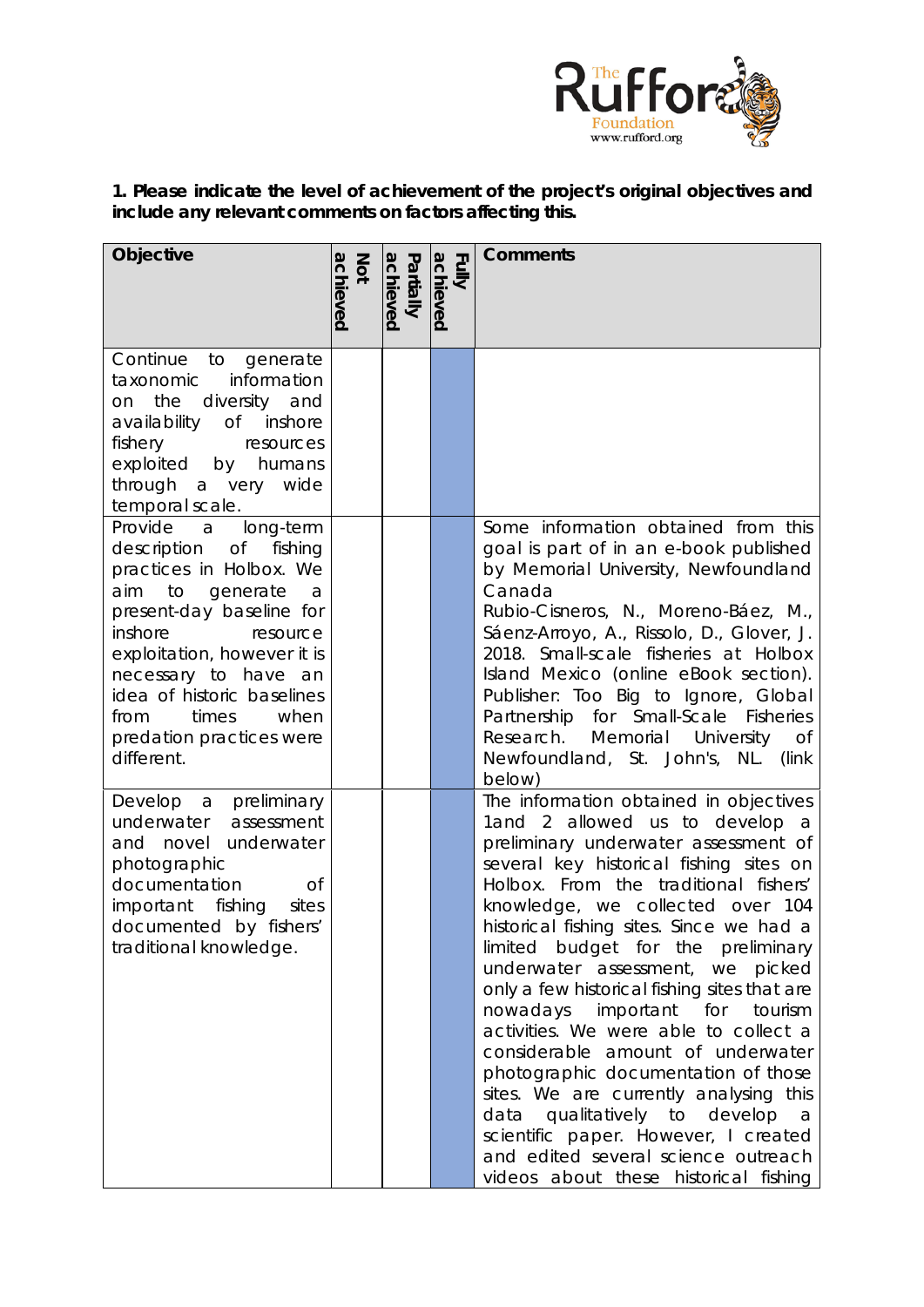

|                                                                                                                                                                                                                                                                                          |  | sites that we have shared with the local<br>community and with local authorities of<br>Holbox (see below for details).                                                                                                                                                                                                                                                                                                                                        |
|------------------------------------------------------------------------------------------------------------------------------------------------------------------------------------------------------------------------------------------------------------------------------------------|--|---------------------------------------------------------------------------------------------------------------------------------------------------------------------------------------------------------------------------------------------------------------------------------------------------------------------------------------------------------------------------------------------------------------------------------------------------------------|
| 4. Continue to<br>assess<br>fishery<br>habitat<br>and<br>changes<br>resource<br>in<br>Holbox from a historical<br>and current perspective<br>by integrating fishers'<br>traditional<br>knowledge,<br>historical<br>and<br>and<br>archaeological sources.                                 |  | Even though we have collected the<br>interdisciplinary data needed to finalise<br>this objective we are still in the process<br>of analysing it.<br>I have submitted a paper related to<br>fishery ecosystem services<br>which<br>includes some of the data from this<br>objective. This<br>paper was already<br>under review in Marine Policy Journal,<br>Elsevier. I am<br>in<br>the<br>process of<br>resubmitting the paper with the editor's<br>comments. |
| tourism<br>how<br>Asses<br>economic development<br>impacted<br>the<br>has<br>socioecological<br>environment of Holbox<br>Chiquilá<br>and<br>communities<br>and<br>tourism<br>evaluate<br>if<br>activities<br>are<br>an<br>alternative<br>for<br>a<br>reduction of the fishing<br>effort. |  |                                                                                                                                                                                                                                                                                                                                                                                                                                                               |
| Promote the integration<br>of research and policy<br>that<br>include<br>schemes<br>fishers' perceptions and<br>traditional knowledge to<br>enhance understanding<br>on how human culture<br>has influenced the ways<br>in which social groups<br>exploit coastal resources.              |  | This objective is a work in progress.<br>Throughout this year of research, I have<br>obtained a considerable amount of<br>data that will allow accomplishing this<br>objective as more of my material is<br>published. However, I have<br>been<br>directly disseminating my early results<br>with<br>people<br>the<br>community,<br>in<br>including,<br>stakeholders,<br>tourism<br>educators,<br>and<br>tourism<br>and<br>government authorities.            |

# **2. Please explain any unforeseen difficulties that arose during the project and how these were tackled (if relevant).**

Developing the preliminary underwater assessment was a big challenge given that no diving facilities exist on Holbox. The field logistics were hard to deal. We got stolen some of the equipment and gasoline for our boat was also stolen several times. The previous was a considerable drawback but is just a consequence of how fast things are changing on Holbox. Before there were no thieves and people were safer. Elder people on the island mentioned is also a consequence of an increasing number of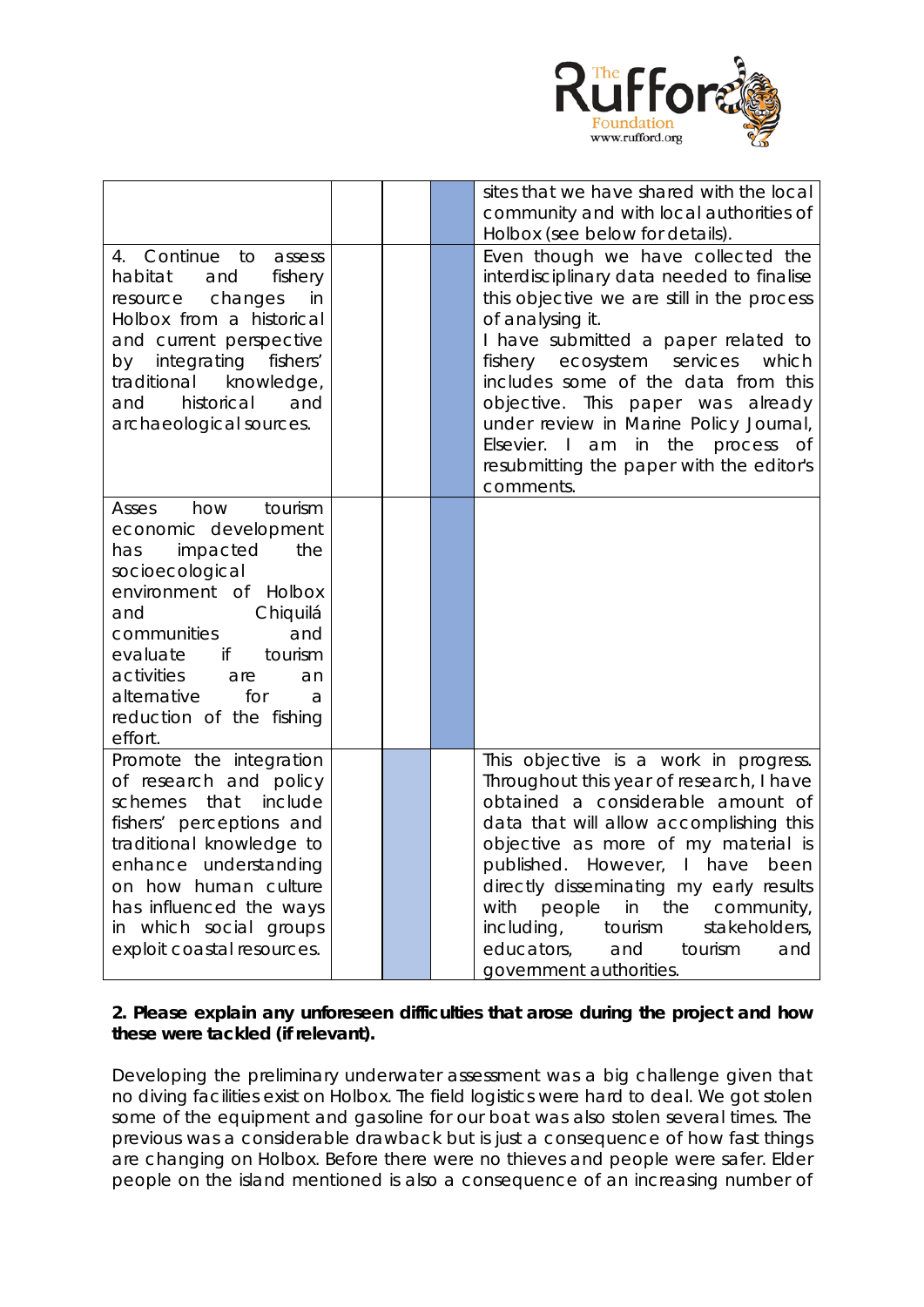

very low-income immigrants that arrive on the island to work on construction jobs for tourism. The previous was a huge lesson for me since I saw in real time the need of our study and results regarding the conservation of both the social and ecological environment.

## **3. Briefly describe the three most important outcomes of your project.**

The social bond I established with diverse members of the Holbox community continued. This allowed us to successfully collect scientific data for this project focused on the history of fishers and tourists' perceptions.

I was able to develop novel survey methodologies to collect baseline data on tourists' perceptions of sustainability, environmental issues, and seafood consumption. I am in the process of analysing these data.

We also collected novel video recordings of historical fishing sites that are currently favorite tourist snorkeling sites. The previous can allow us to qualitatively describe these undocumented landscapes from an ecological point of view to asses Holbox's natural capital and the delivery of ecosystem services from coastal landscapes.

#### **4. Briefly describe the involvement of local communities and how they have benefitted from the project (if relevant).**

The social bonds established on Holbox allowed us to disseminate our results with islanders especially the people involved with tourism activities on the island. Locals highly appreciate our graphical material (short videos and photos) these can help the community understand the conservation needs of Holbox's natural capital and is being shared with key people on Holbox that are either in the tourism sector or the government or education sectors. Even though a version of these material is on social media, locals were given an original version of the files. I attach a list of the key people that will continue to distribute the short videos.

**Franklin Ancona Campos**, Social Worker on "*Escuela Secundaria Tecnica Pesquera, Francisco Hernandez de Cordoba*" and president of *"The Trash Committee of Holbox Island".*

**Yara Ancona***,* high school teacher at "*Escuela Secundaria Tecnica Pesquera, Francisco Hernandez de Cordoba*" and director of Casa de La Cultura (House of Culture).

**Elber Zapata**, high school teacher at "*Escuela Secundaria Tecnica Pesquera, Francisco Hernandez de Cordoba*" and a former Fisher.

**Karla Moguel**, is a Professor and Director of the Tele Bachillerato Communitario de Isla Holbox

**Alvaro Canul:** Secretario General del "*Sindicato de la confederación Revolucionario de Obreros y Campesinos CROC en Isla Holbox"*. Alvaro's role in the community is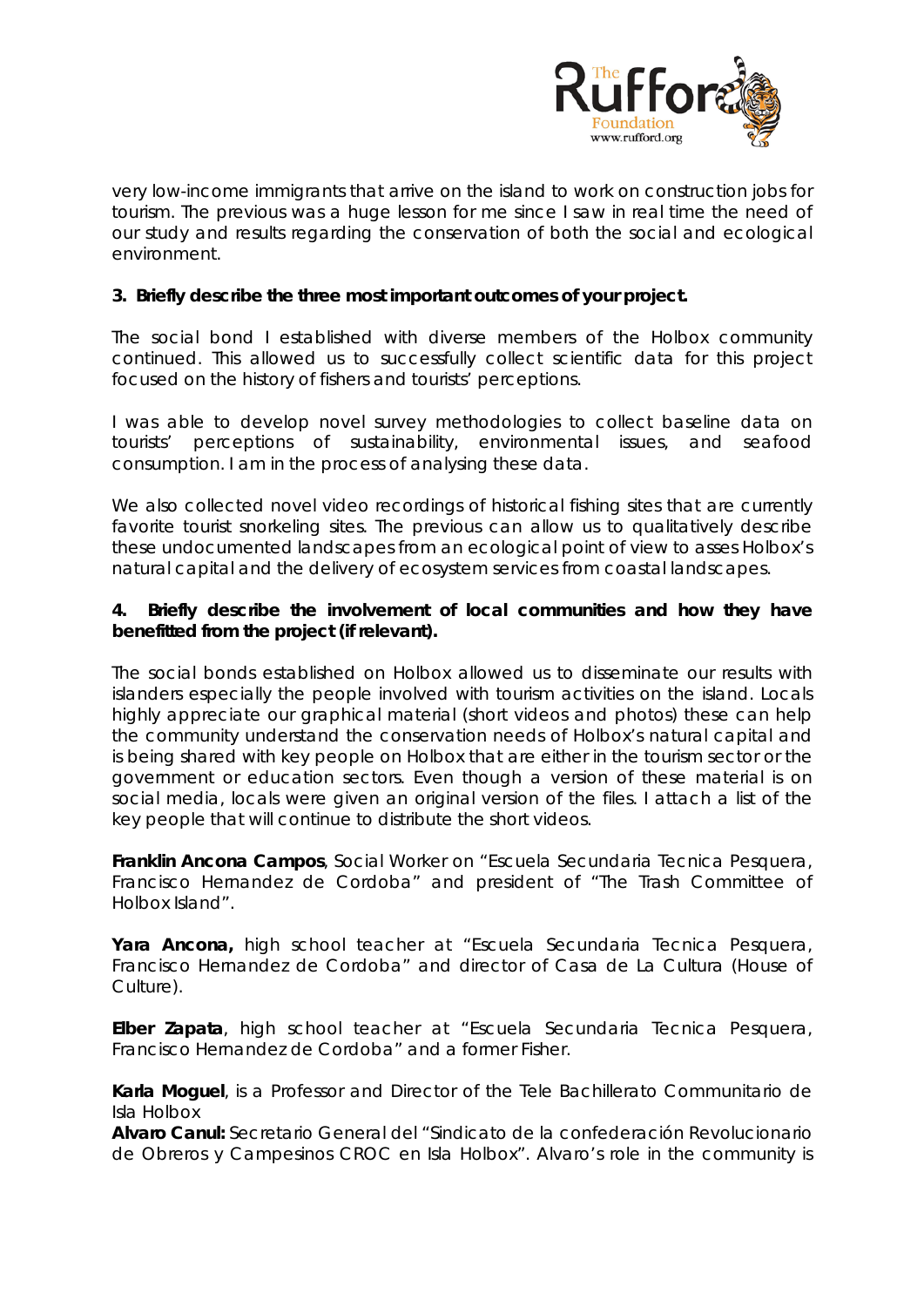

very important since he is the General Secretariat of labor Workers in the region. He knows many people on the island and is also involved in tourism activities.

**Eduardo Pacheco Cetina**, president of "The Association of hotels on Holbox". Contact: eduardojoelp@hotmail.com

**Operadora Turistica (Tourism Company) Gama Extreme**  Contact: Belio Tauz and Adanelly

**Operadora Turistica Explore Holbox** Contact: [jaz-99@live.com.mx](mailto:jaz-99@live.com.mx)

**Tourism Cooperative Ensueño del Caribe** Contact: Marcelino Pot

**Operadora Turista VIP Holbox** Contact: [info@vipholbox.com](mailto:info@vipholbox.com)

**Operadora Turística Wilber Betancourt Sabatini**

Contact: 984 128 7552

## **5. Are there any plans to continue this work?**

Yes, I am interested in continuing with my work on Holbox Island and I would also like to expand this work into the town of Mahaual. This is also rapidly changing by tourism development and is also facing ecological and social conflicts. I have established a new collaboration with Dr Ernesto Arias from CINVESTAV Merida. He has worked in the region studying ecological changes in coral reefs caused by anthropogenic actions and climate change.

#### **6. How do you plan to share the results of your work with others?**

I have been sharing my results with local people on the island using the social network of fishers and friends I have created throughout the past 3 years. I have also used social media to disseminate my results to broader audiences. I recently met with people from the Fundación Pedro y Elena Hernandez A.C. They are working with policy aspects of Holbox, and I will collaborate with them by sharing my results. The previous will contribute to generating guidelines for the Management of Yum Balam Natural Protected Area which includes Holbox Island. A scientific paper for my research on Holbox is under review this will be published later this year. I attach a file of an old version of the paper I kindly request you not to share this with the public since it is under review and also edits are being made to it for revision. Lastly, I have a considerable amount of data to analyze and will be generating products during the coming months of this year and early 2019. I am still working on the Holboxfish.org website which will also disseminate our findings.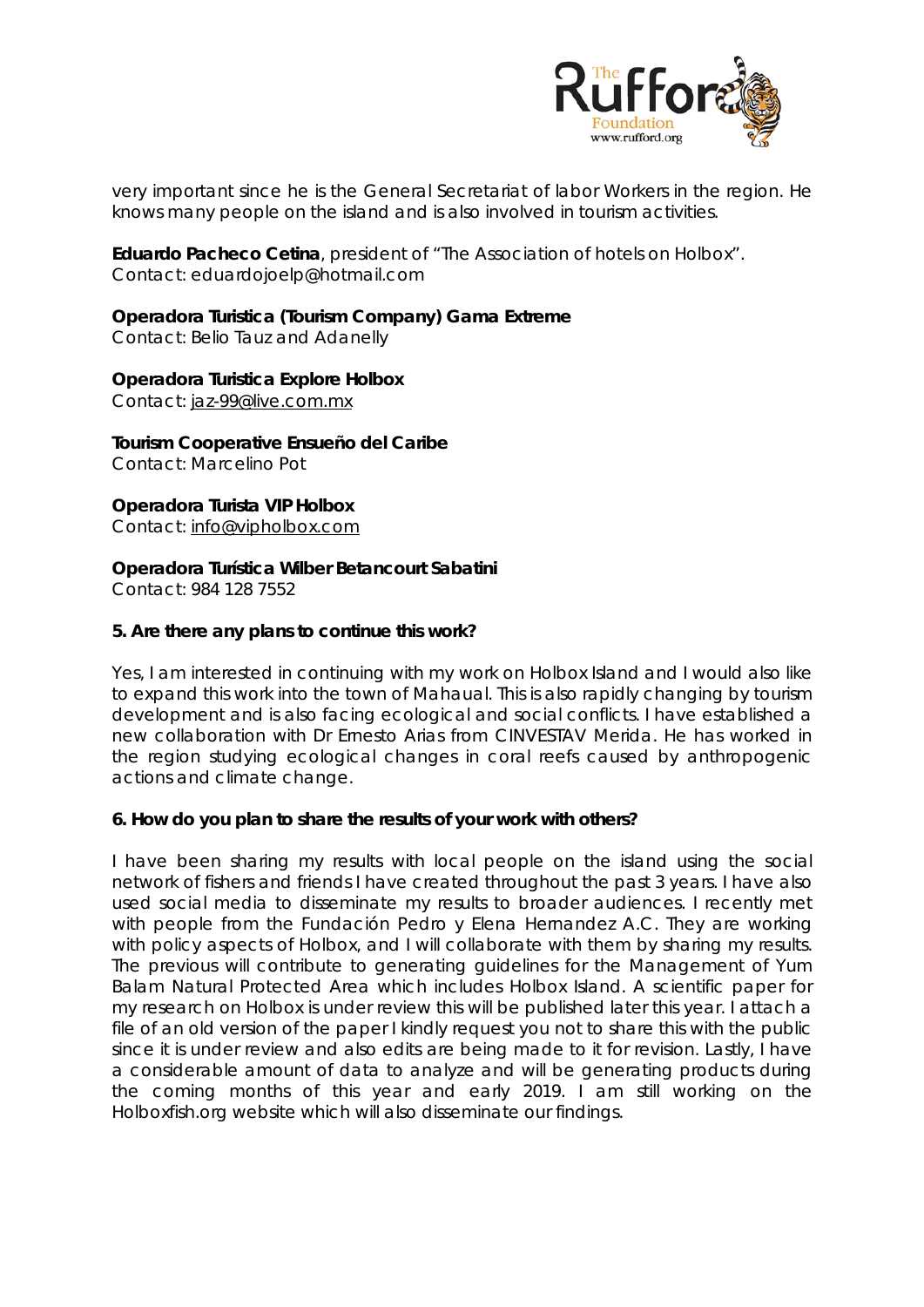

## **7. Timescale: Over what period was The Rufford Foundation grant used? How does this compare to the anticipated or actual length of the project?**

Over 1 year June 2017 to June 2018, the grant was used over the actual length of the project.

**8. Budget: Please provide a breakdown of budgeted versus actual expenditure and the reasons for any differences. All figures should be in £ sterling, indicating the local exchange rate used.** 

| Item                                                                                                                                         | <b>Budgeted</b><br>Amount | Amount<br>Actual | Difference | <b>Comments</b>                                                                                             |
|----------------------------------------------------------------------------------------------------------------------------------------------|---------------------------|------------------|------------|-------------------------------------------------------------------------------------------------------------|
| Round-trip flight Cabo San<br>Lucas, Baja California Sur to<br>Cancun Mexico (1x). Expense<br>for colleague Erick Higuera                    | 287                       | 287              |            |                                                                                                             |
| <b>Shuttle</b><br>Cancun-Holbox,<br>roundtrip                                                                                                | 102.5                     | 102.5            |            |                                                                                                             |
| Gasoline for car transportation<br>to Holbox from Merida city                                                                                | 229.6                     | 229.6            |            |                                                                                                             |
| Accommodation for 40 nights<br>at the field hotel price is an<br>estimate of 60 dlls per night                                               | 1968                      | 1968             |            |                                                                                                             |
| Estimated expenses for meals<br>per day 30 US dlls (breakfast 5<br>US dlls, lunch 10 US dlls, 15<br>dinner) for 40 days                      | 984                       | 864              | 120        | I used this money for the<br>diving<br>expenses.<br>Diving<br>expenses were 200 dlls more<br>than expected. |
| Diving expenses which include<br>boat rental, captain and sailor<br>fees, gasoline for boat, diving<br>permit about 289.6 US dlls per<br>day | 1428                      | 1548             | 200        | Diving expenses were 200<br>dlls more than expected.                                                        |

# **9. Looking ahead, what do you feel are the important next steps?**

I believe the continuation of underwater surveys of historical fishing sites is essential. This kind of research is costly and the logistics to do it on Holbox are very hard. However, is possible to do it. I have contacted Dr Ernesto Arias from CINVESTAV Merida who works with ecological surveys on the Mesoamerican Barrier Reef System. We talked about our results, and hopefully, we can have future collaborations to develop a systematic study of underwater surveillance of Holbox historical fishing sites.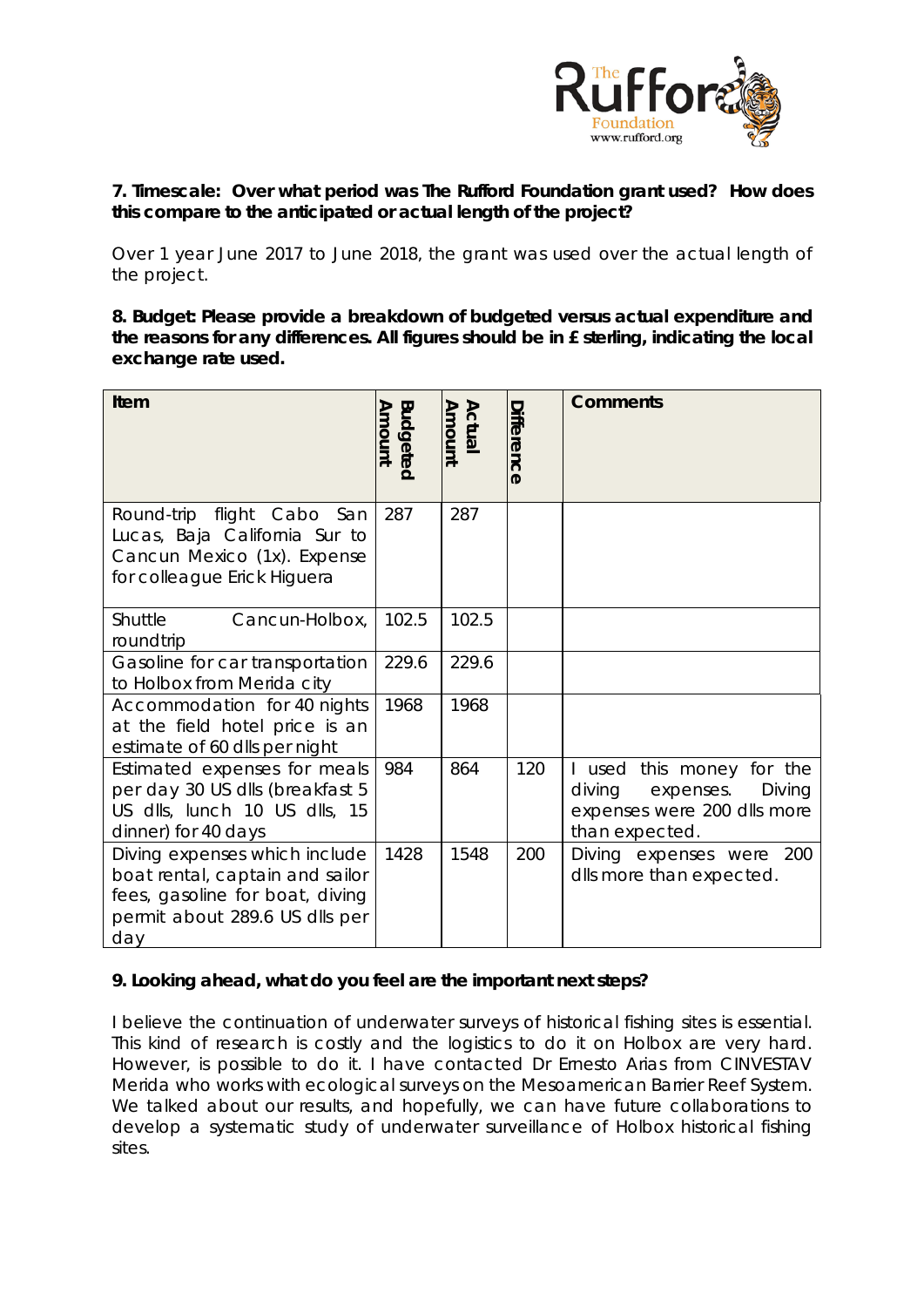

I would like to participate in raising funds to improve the visual material that exists in the House of Culture of Holbox. We have developed considerable graphic material that doing a permanent exhibit of our photos and probably raise money to have a permanent screen that allows the kids to watch our underwater videos will be a really good thing for the young generations to value Holbox natural capital.

Lastly, I am interested in studying another nearby site called Mahaual that is also rapidly changing in the Caribbean and is also facing ecological and social conflicts. Doing this will allow me to compare Holbox's results with other nearby sites. I am very interested in using the methodology developed on Holbox to study the fishing community of Mahaual which has almost entirely sold their coastal properties and developed their neighbourhood away from the shore.

## **10. Did you use The Rufford Foundation logo in any materials produced in relation to this project? Did The Rufford Foundation receive any publicity during the course of your work?**

Yes the Rufford foundation has received publicity in all the material I have published including online posts, talks on scientific conferences, and scientific articles.

## **11. Please provide a full list of all the members of your team and briefly what was their role in the project.**

**Holbox Fishers** that supported this research at the field (for the first and second year) and helped us to establish a social network with people involved in tourism activities on the island: **Miguel Zapata, Vicente Caceres, Jose Guadalupe Peraza, Rodolfo Escamilla, Julio Zapata, Edgardo Zapata**.

**Ingrid Baselis**, former Director "Casa de la Cultura de Isla Holbox", a government agency that develops cultural events at the Island. She helped us in providing local guidance to interact with some authorities on the island. She previously collaborated with us in doing several cultural events on La Casa de La Cultura de Holbox.

**Eduardo Pacheco**, native from Holbox and environmental activist at Alma Verde. Currently he is the president of the Association of Hotels on Holbox. He provided information about some tourism aspects and history of the island.

**Yara Ancona***, is a* high school teacher at "*Escuela Secundaria Tecnica Pesquera, Francisco Hernandez de Cordoba*" and is now the new director of "*Casa de La Cultura de Isla Holbox*". She always has a very positive attitude to help us continue disseminating our project results on the Island.

**Francisca Antele**, biologist native from Chiquilá, working in bird conservation. She collaborated with us by helping us to establish social bonds with people from Chiquilá Port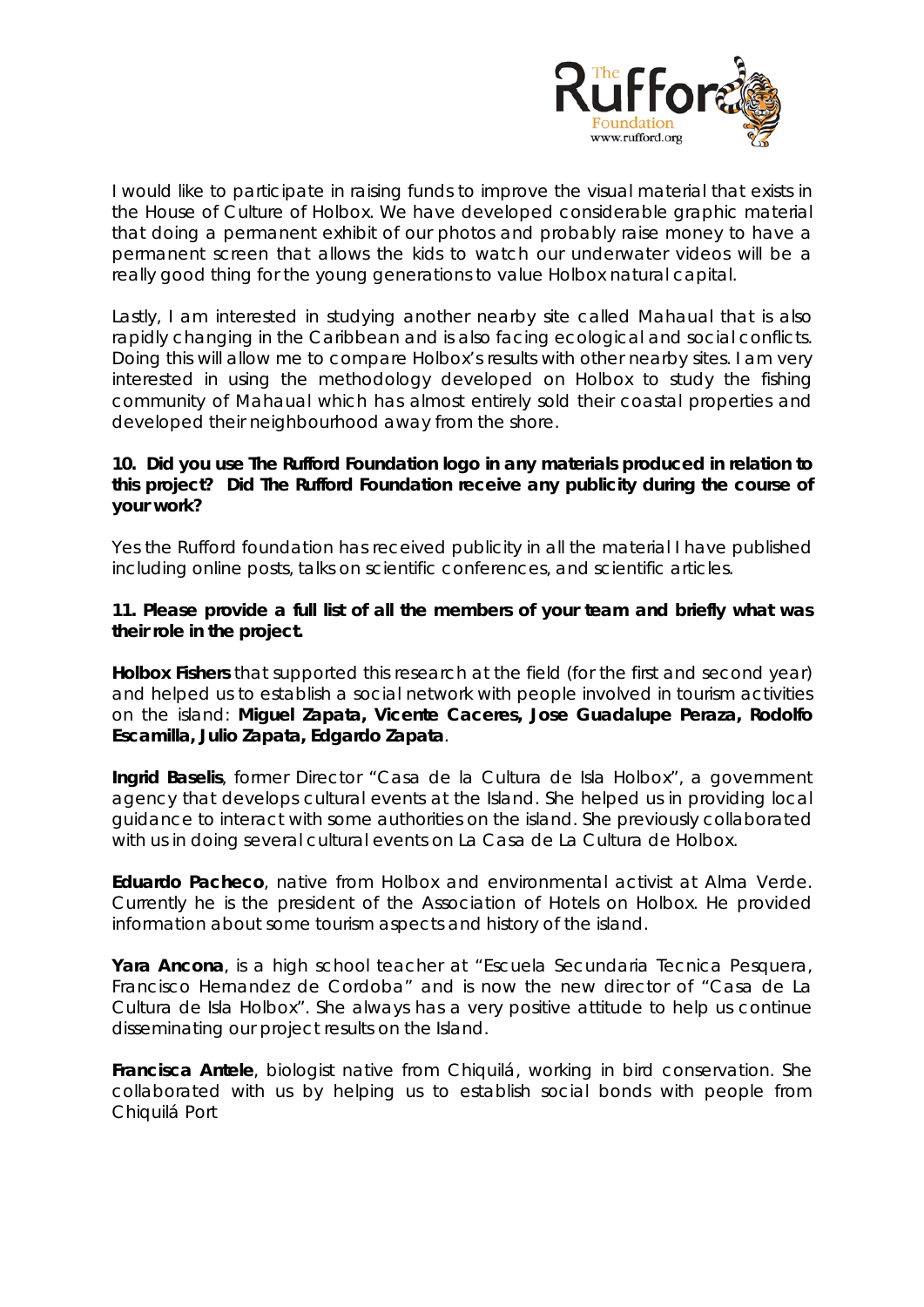

## **New Scientific Collaborators for the second year of this project**

**Erick Higuera**: was the dive master of the diving activities on Holbox and the underwater cinematographer <http://www.erickhiguera.com/bio.php> He provided guidance to Nadia Rubio in the edition process of visual material.

**Dr Silvia Salas** at CINVESTAV Merida provided guidance on small-scale fisheries and invited us to participate on an e-book related to small-scale fisheries. She is also a co-author in the scientific paper.

Ebook by Too Big To Ignore | Global Partnership for Small-Scale Fisheries Research **<https://drive.google.com/file/d/1YaG5dqMuwk7jZTfevdgI6WNm1YnFjLUV/view>**

**Dr Gustavo Marin CIESAS** specialist in anthropological studies of coastal communities in the Yucatan Peninsula. He collaborated with Nadia Rubio in sharking his knowledge for the interpretation of human interaction results. He is also a co-author in the scientific paper.

<https://ciesasdocencia.academia.edu/GustavoMar%C3%ADnGuardado>

#### **Dr Igor Ishi Rubio Cisneros**

Dr Igor is a geologist who is helping us to interpret the photographic material focused on the sedimentary formation of Holbox's wetlands. This part of the project emerged in the field. We had the opportunity to take a drone to the field and were able to document some aerial pictures of Holbox wetlands. We are in the process of analysing this information.

**Chapin Dorsett,** undergraduate student from Whitman College, Walla Walla, Washington. Chapin was an international intern for this project. She came to visit Holbox Island to work on the tourism surveys. She was a student of mine when I thought in The School for Field Studies in Bocas del Toro Panama. Here we developed a methodology to study tourism perceptions and coastal exploitation. Some of the tourism results of Holbox Island will be part of her undergraduate thesis research.

#### **Collaboration with former Rufford grantee**

**Karen Fuentes,** we are planning to develop a kid's book about the abundance of species groups that inhabited Holbox waters. This collaboration **was not able to happen** yet mainly because of time restrains. However, a main draft of the idea is developed, and we hope to accomplish it in the near future.

#### **Past and Current Scientific Collaborators**

**Dr Moreno-Báez** research is centred on the human geographic studies of the ocean, including the history and cultural studies toward understanding the ocean as a space of eco-cultural hybridity. She is helping me analyse the tourists' data since we want to give this information a spatial component to integrate it with the spatial information on fishing areas we have previously collected. She is also an also a coauthor in the scientific paper.